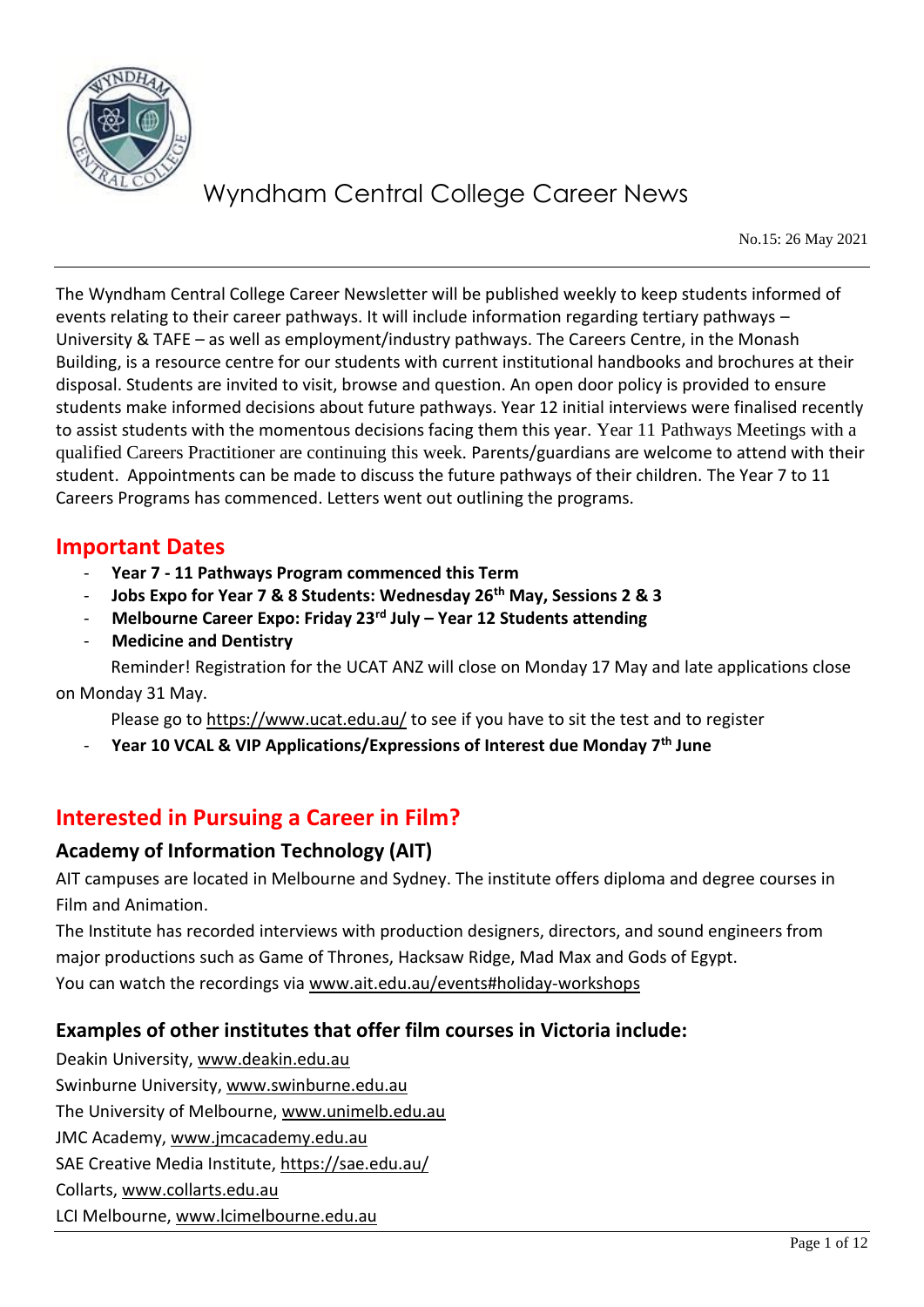

No.15: 26 May 2021

## **Amazing STEM Resources**

**Nine (9) Food & Nutrition Science Career Options**Got an interest in food, where it comes from or how it fuels the body? Fascinated by nutrition and helping society?

There's a banquet of exciting university units to choose from,<https://bit.ly/3fGEpJT>

### **Free Job Kits**

The Careers with STEM Job Kits are free downloadable 8-page e-mags which offer a complete introduction to individual STEM careers.

Discover what a specific STEM job is all about, meet real people working in that job and find out what you can do right now to set your career on the right path.

Occupations covered are:

- Process Engineer
- **Information Security Analyst**
- **Future Energy Specialist**
- Construction Project Design
- Design Engineer
- **Robotics + Automation Engineer**
- **Future Cities Shaper**
- **Future Scientist**
- Space & Defence Specialist
- Data Scientist
- **Machine Learning Engineer**
- Software Engineer

Access the kits via<https://bit.ly/3oM5uiO>

## **The Good Careers Guide**

The Guide will assist you in your career planning. Key features include:

- over 400 job descriptions connected to Job Outlook data
- how to choose courses
- how to find a job
- how to make a resume and prepare for an interview.

You can access the Guide at [www.goodcareersguide.com.au](http://www.goodcareersguide.com.au/)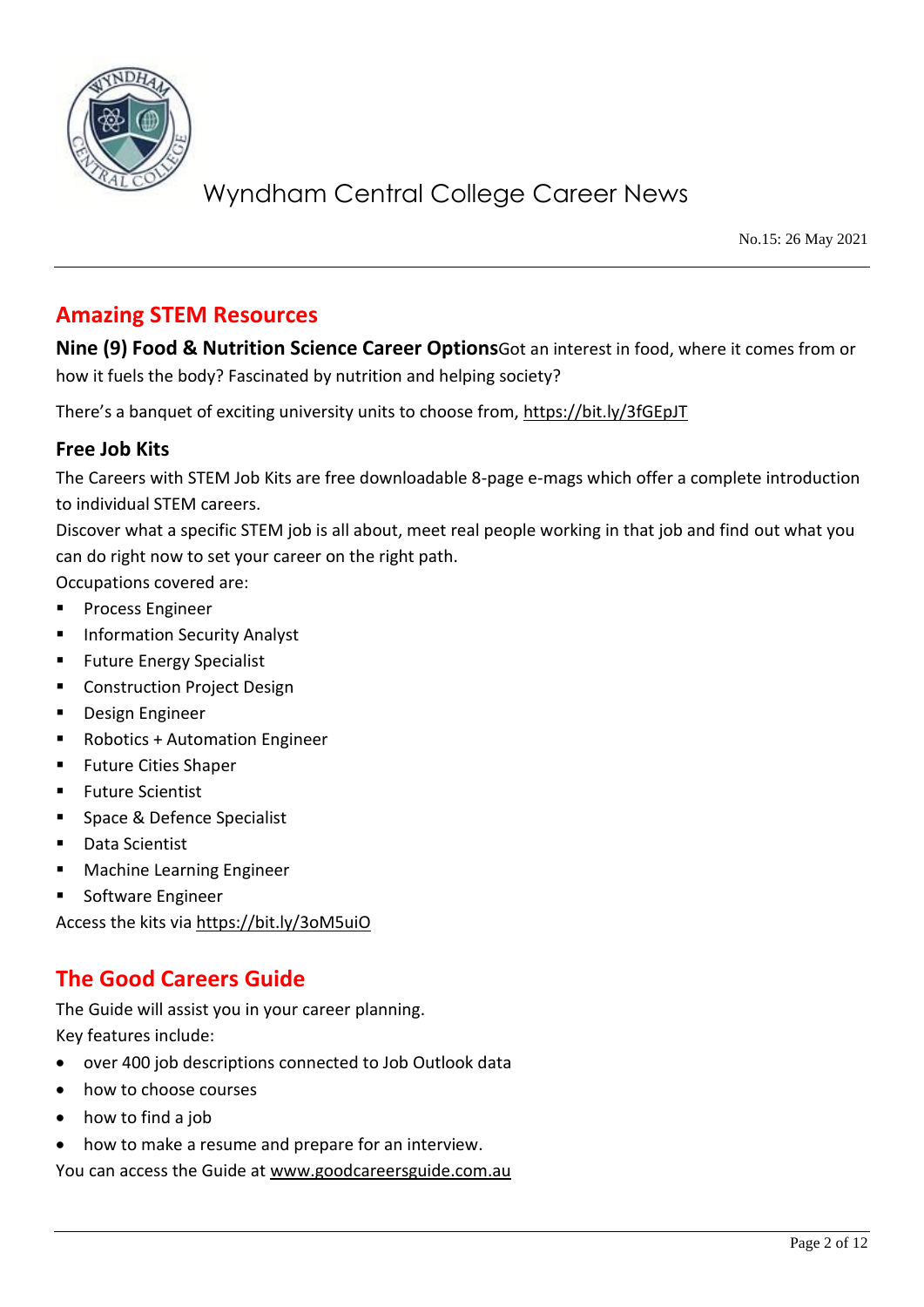

No.15: 26 May 2021

# **The Good Universities Guide**

The Good Universities Guide connects 400 job descriptions from The Good Careers Guide with every accredited course in Australia. Select a field of work and start exploring. You can access the Guide at [www.gooduniversitiesguide.com.au](http://www.gooduniversitiesguide.com.au/)

## **Myfuture**

By signing up to this website, you will be able to:

- complete career interest tests and a career profile
- explore 'career bullseyes' linking occupations to your favourite subjects
- explore occupations and courses
- read stories about people working in various careers

Access via<https://myfuture.edu.au/>

## **How Much Will Your First University Degree Cost?**

It's important to consider how much it will cost to study at university. Your first degree will be an 'undergraduate' degree, such as a Bachelor degree, Associate Degree, or a university Diploma.

### **Commonwealth Supported Place (CSP)**

A CSP is a place at university where the Government pays for some of your course, and you pay the rest. This is called the student contribution amount.

You are entitled to a CSP at university or a higher education institute if you are:

- An Australian Citizen residing in Australia for at least one unit of study contributing towards their course of study
- A New Zealand Citizen residing in Australia for the duration of their study.
- A permanent visa holder residing in Australia for the duration of their study.
- The course has Commonwealth Supported Places.

### **Student Contribution Amount**

How much you owe for your university subjects and course will vary based on

- the course discipline you are studying
- if you are studying at a Government funded university or a private institute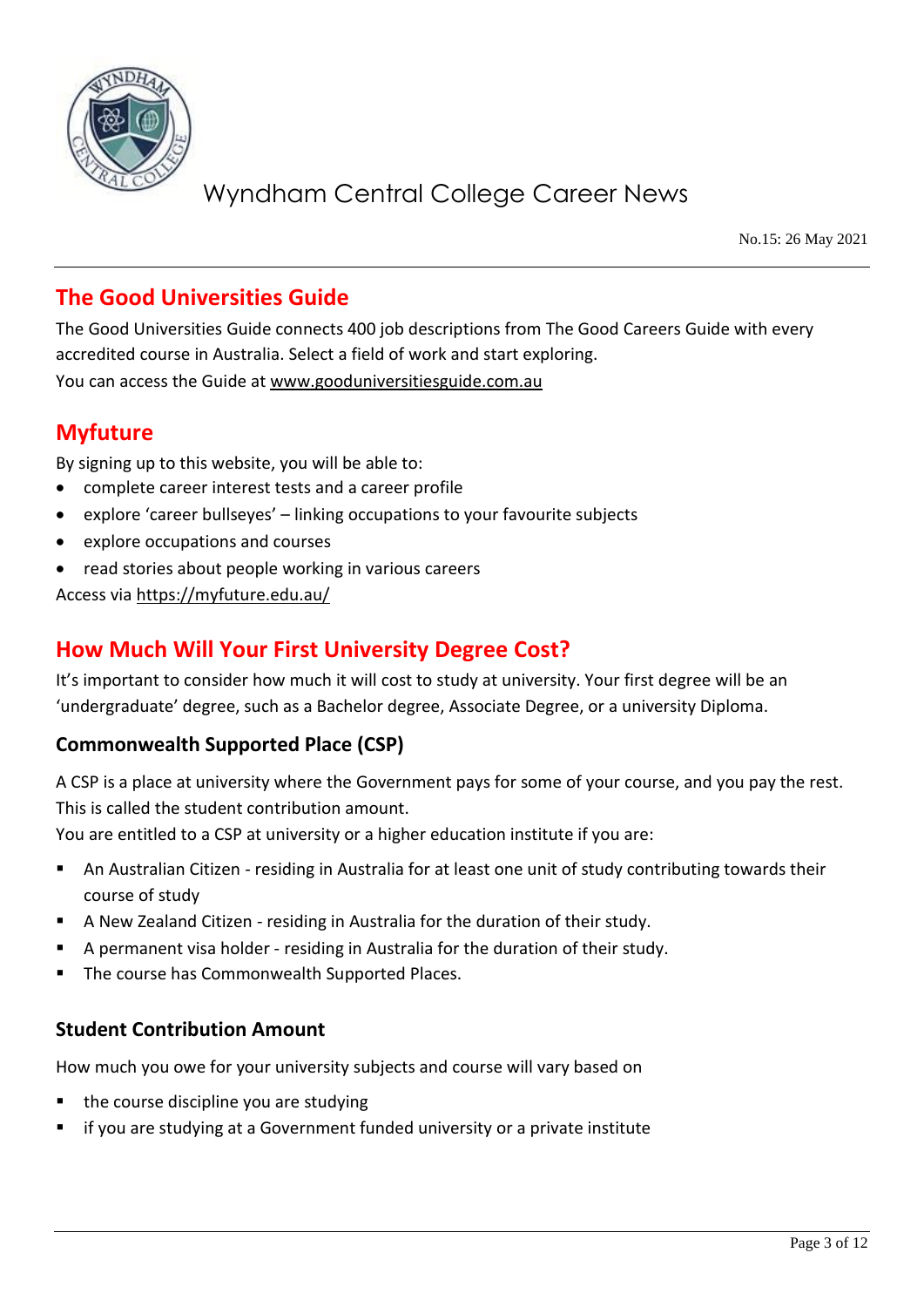

No.15: 26 May 2021

### **Student Contribution Bands**

Courses fall into discipline 'bands'. This means that no matter where you study in Australia, CSP courses will cost roughly the same. The following are the 2021 minimum bands:

### **Band 1 - \$3950 per year**

Agriculture, English, mathematics, education, clinical psychology, Indigenous and foreign languages, nursing, statistics etc.

### **Band 2 - \$7950 per year**

Other health, allied health, built environment, computing, engineering, surveying, science, environmental studies, pathology, visual and performing arts, professional pathway psychology, professional pathway social work.

### **Band 3 - \$11,300 per year**

Dentistry, medicine, veterinary science.

#### **Band 4 - \$14,500 per year**

Law, accounting, administration, economics, commerce, communications, society and culture.

### **HECS-HELP Loan**

CSP students can apply for a HECS-HELP loan providing they meet residency eligibility criteria. This loan will enable you to defer your payments until you have to start paying back your student contribution amount. You can make voluntary repayments at any time.

#### **Examples**

#### **Nursing**

John is a CSP student studying a Bachelor of Nursing at Swinburne University. The minimum he will pay for the first year of full time studies is \$3950.

He decides to defer his payments through the HECS-HELP scheme. John will have to pay some of his loan off during the years he earns over \$46,620.

### **Criminology**

Sarah started studying a Bachelor of Criminology at Monash University this year. She deferred her payments via HECS-HELP. At the end of semester 1 she decided to defer her studies until 2022 due to health reasons.

Sarah only incurred a debt for her semester 1 studies which was around \$7,250.

### **Fee Paying Places**

Some private institutes offer fee paying places for undergraduate courses.

Students don't receive Government subsidies and are required to pay the full fee amount. They can apply for FEE-HELP and defer their payments.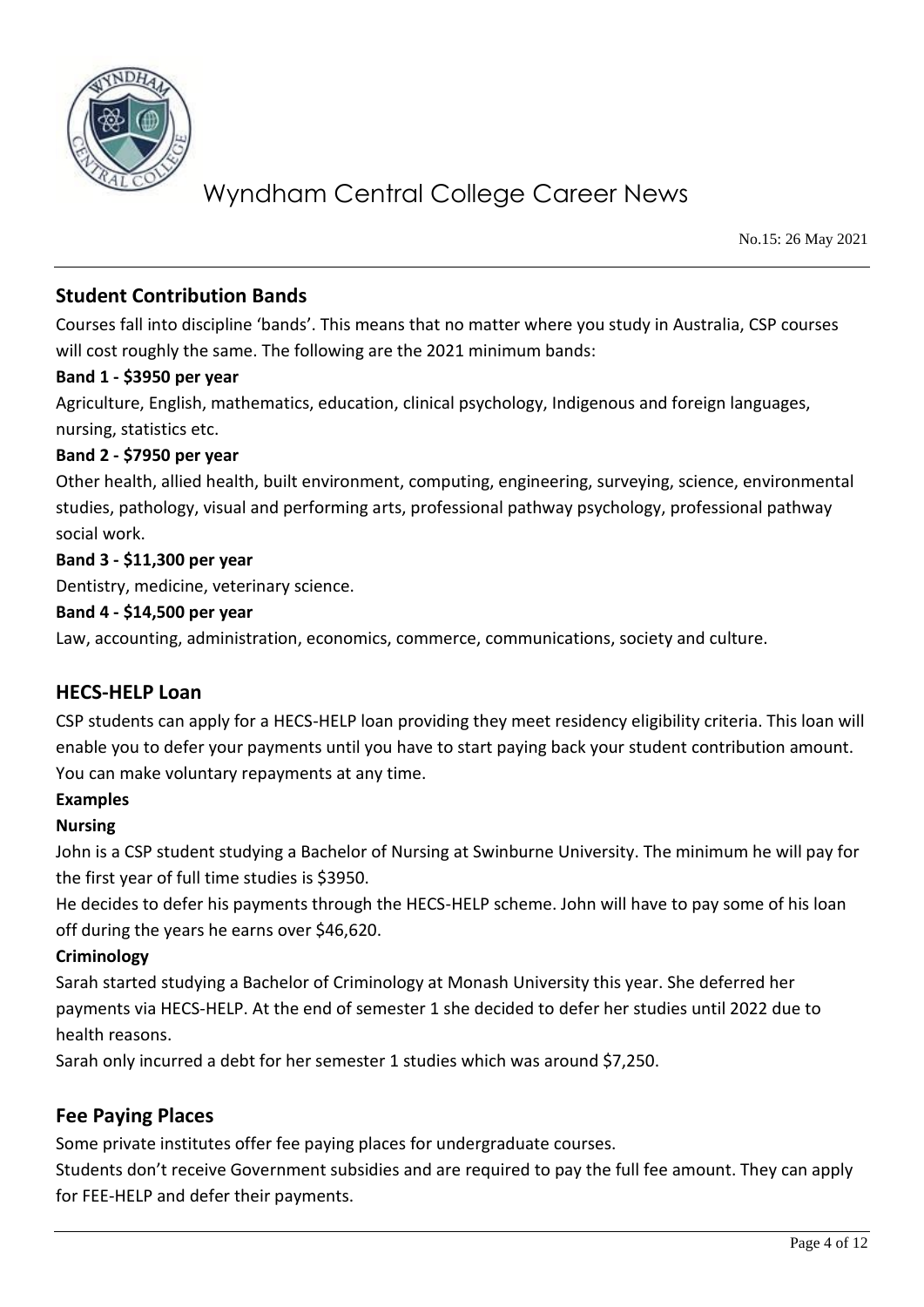

No.15: 26 May 2021

### **Very Important Information**

From 2022, if you begin your enrolment with a public or private university and apply for a CSP, HECS-HELP or FEE HELP, you must have passed at least 50 per cent of your total attempted units (subjects) in order to remain eligible for any of these schemes.

### **Key Website for Information**

Study Assist - [www.studyassist.gov.au](http://www.studyassist.gov.au/)

# **University – Early Entry Programs (Year 12)**

### **Reminders:**

### **Charles Sturt University**

Charles Sturt Advantage Program Applications close 31 May (Round 1) <https://bit.ly/2UmOlgT>

### **Australian Catholic University**

ACU Guarantee Applications open Tuesday 1 June <https://bit.ly/38PiLiA>

### **University of Tasmania**

Schools Recommendation Program Applications close 18 June (Round 1) <https://bit.ly/2R8K1UZ>

## **Skills Shortage Area: Oral Health**

Are you interested in health and science? Have you thought about dentistry but not sure you want to study to become a surgeon? You may be interested in exploring the following occupations:

### **Dental Nurse/Assistant**

Assists dental team, supports patient, sterilisation of equipment, prepares dental materials, maintains client records etc.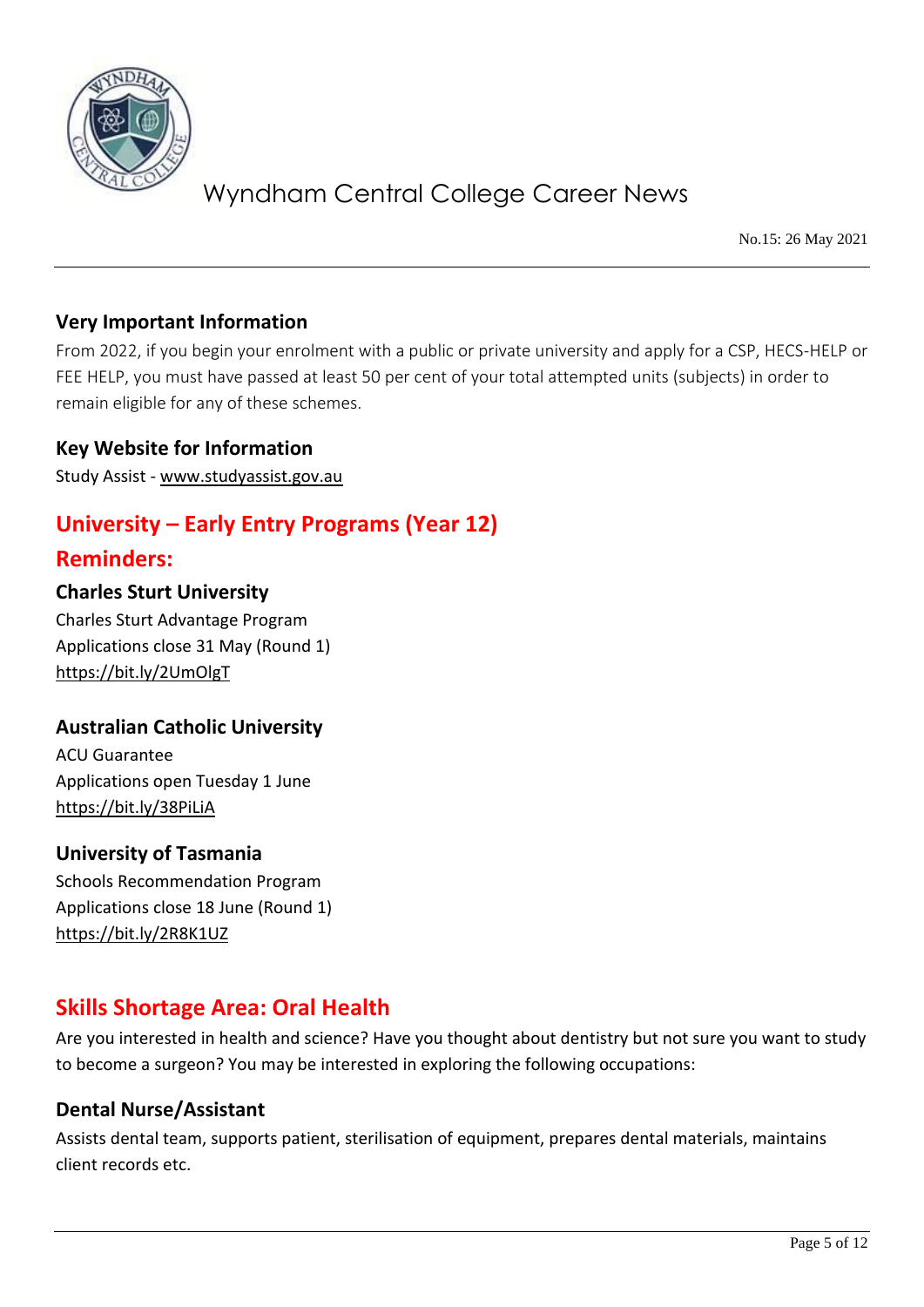

No.15: 26 May 2021

### **Dental Hygienist**

Educates patients about prevention of disease, treats oral diseases, and provides dental treatments.

### **Dental Therapist**

Examines and treats diseases of the teeth in children and adolescents under the supervision of dentists.

### **Dental Technician**

Designs and constructs dentures, crowns, impression trays, oral splints etc. For information on these career areas, go to the Australian Dental Association- [www.ada.org.au/](http://www.ada.org.au/)

# **Updates from Monash University**

### **Open Days**

### **Option 1: Digital Open Day**

This is open to all prospective students and their families. You can engage in the open day from the comfort of your home. Sunday 25 July

### **Option 2: On Campus**

Senior students are open to explore the campuses they are interested in, engage in tours and participate in information sessions

Option 3: application session

Year 12 students will be able to get support with their VTAC applications and how to order their course preferences.

Key dates - [www.monash.edu/open-day](http://www.monash.edu/open-day)

### **Discover Business**

The world of business needs different skills and personalities. Join the Monash Business School Discover Business taster sessions and choose from a range of activities to learn more about the many different courses and careers available across all areas of business, economics and commerce. For Year 11 and 12 students.

Date: Wednesday 7 July Venue: Monash Caulfield campus Information and RSVP (closes 23 June):<https://bit.ly/3bUGp06>

### **Art, Design & Architecture**

Prospective students and their families can take a self-guided tour of the Caulfield campus. The tour map is on page 34 of the Monash course guide - <https://bit.ly/34fWQQi>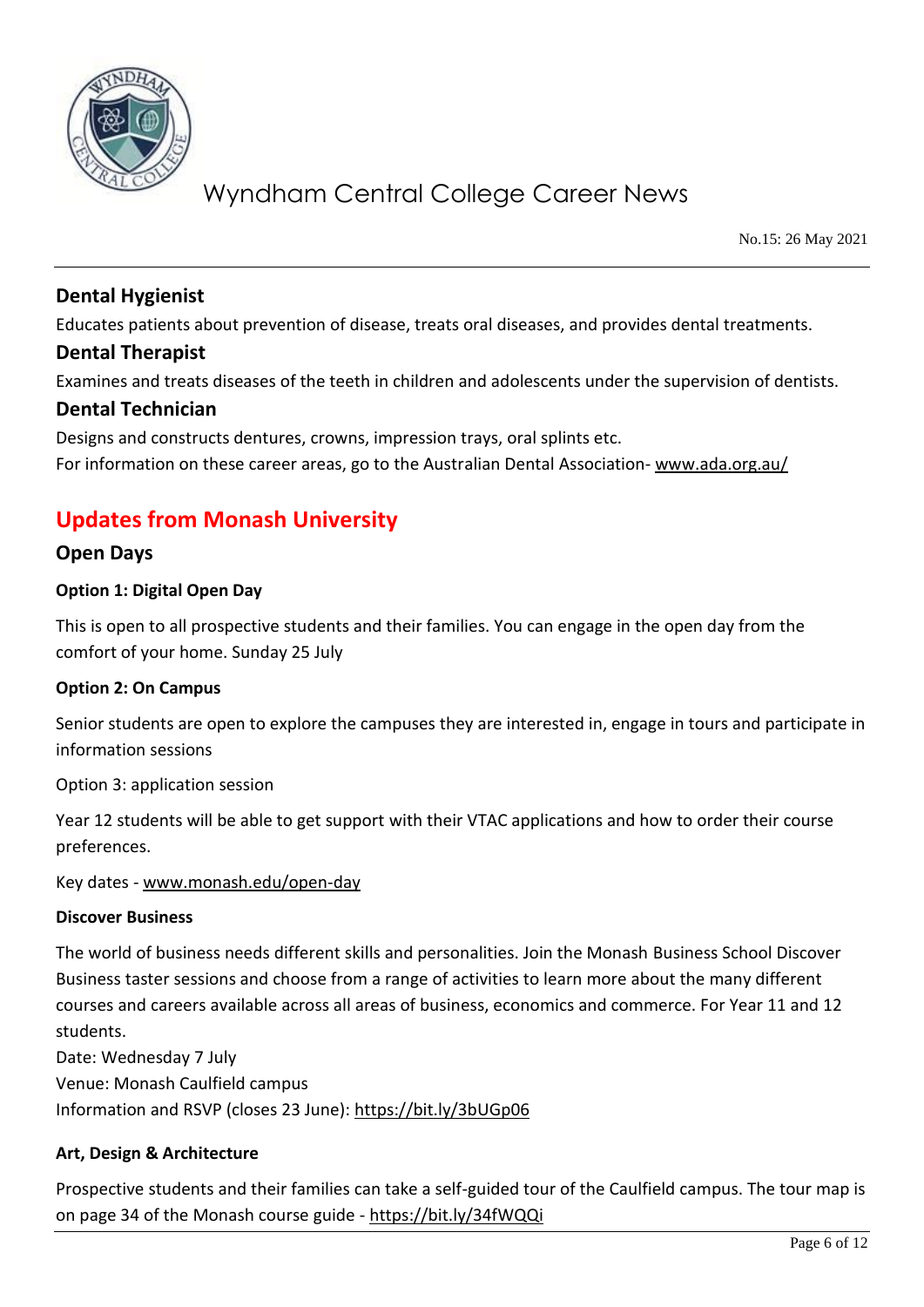

No.15: 26 May 2021

#### **Do It With DATA: Tackling Climate Change**

Year 12 students looking to combine their interest in maths with their passion for sustainability, Do it with DATA: Tackling climate change is a great school holiday activity for you.

With on-campus activities and workshops, this event will reveal how the power of information can be harnessed to reverse climate change and champion a healthier world. Must have completed or be studying Unit 3-4 Methods.

Date: Tuesday 29 June Venue: Monash Clayton campus Information and RSVP:<https://bit.ly/3wt83cn>

#### **Get Course Advice - Science**

Book in a chat with a current Monash University science student via<https://bit.ly/3fpvqwp>

## **Updates from Australian Catholic University**

### **Open Days**

Open Day is one of the biggest dates in the ACU calendar allowing prospective students and their families to get more information about studying with us, visit our modern facilities, as well being able to talk to staff and academics who are professionals and leaders in their respective fields.

#### **Option 1: Online**

This event is open to all prospective students and their families and will be run online.

Saturday 7 & Sunday 8 August

#### **Option 2: On Campus**

Students will be able to participate in events on campus and speak directly with course advisers.

Melbourne campus – Sunday 8 August

Ballarat campus – Sunday 15 August

Information and registration<https://bit.ly/3wqHMv8>

#### **Experience Days**

Experience ACU is a free event allowing prospective students to participate in workshops and activities tailored to their study area of interest. Students can explore their preferred campus, meet staff and students and get helpful tips on preparing for university.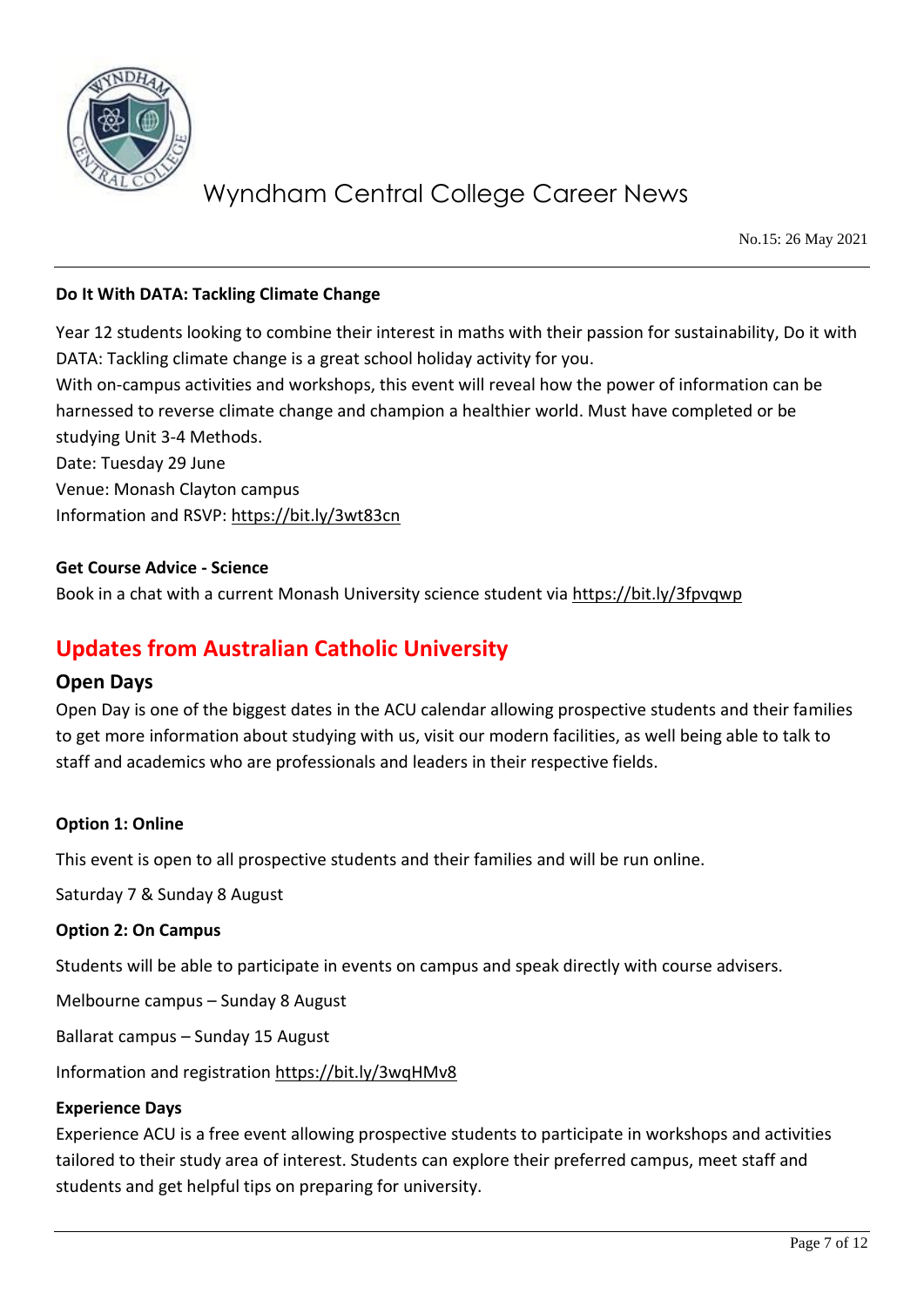

No.15: 26 May 2021

Students can choose workshops from a range of study areas including nursing, midwifery, paramedicine, education, physiotherapy, psychology, sports and exercise science and lots more.

Melbourne campus: Tuesday 29 June

Canberra campus: Tuesday 6 July

Ballarat campus: Tuesday 28 September

Information and registration,<https://bit.ly/34cGZlD>

#### **Register for Updates**

If you would like to receive the latest news about ACU and upcoming events, please register your interest via<https://bit.ly/3fjlx4x>

### **The Footnotes**

This website contains heaps of information about different careers and interviews with people working in a variety of industries such as

- **Health**
- Design
- Business, commerce
- **■** Engineering
- Technology

To explore the website, visit<https://thefootnotes.com.au/>

## **Missed the Year13 Expo?**

Don't worry – you can still watch some of the webinars that were recorded.

- Go t[o https://year13.com.au/](https://year13.com.au/) and sign up for an account
- Navigate to the Expo
- Watch the available webinars

## **Monash University – Inside Monash**

Monash University is running a series of information evenings for prospective students focussed on courses and study areas in May and June.

For information and to register visit [www.monash.edu/inside-monash](http://www.monash.edu/inside-monash)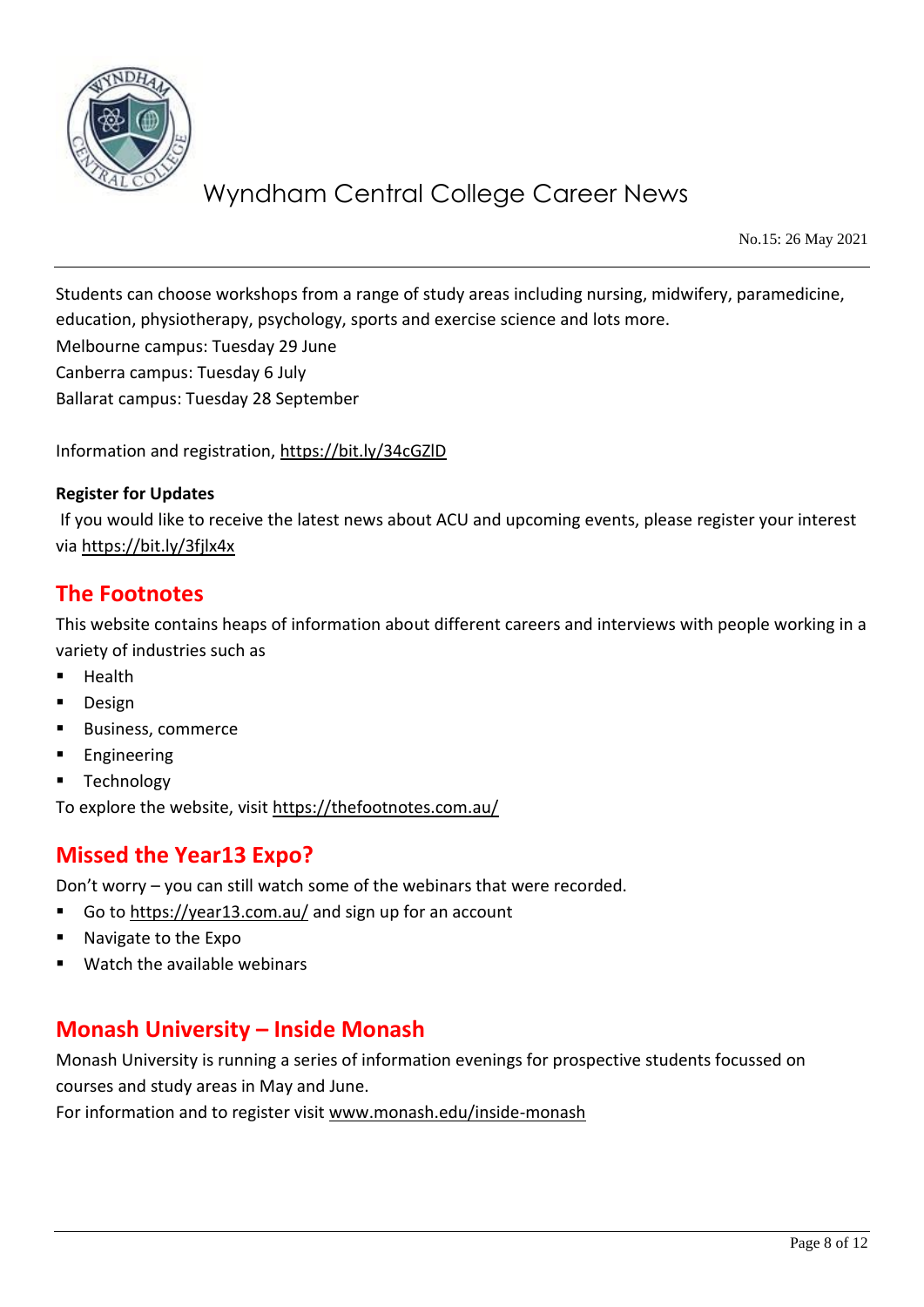

No.15: 26 May 2021

| <b>May</b> |                              |
|------------|------------------------------|
| 26         | Advanced science             |
|            | degrees                      |
|            | Psychology, radiography,     |
|            | radiation science            |
|            |                              |
|            |                              |
|            | <b>Nursing and Midwifery</b> |
|            | Introduction to law          |
|            | Politics, Philosophy &       |
|            | Economics                    |
|            | <b>Music</b>                 |
|            | Become a teacher             |

#### **Australia Defence Force**

For career information session dates, visit [www.defencejobs.gov.au/events](http://www.defencejobs.gov.au/events)

## **Western Victorian Careers Expo**

This event will be run online and there is a huge range of exhibitors that students and families can connect with. Whilst this event is targeted to students in Western Victoria, all prospective students are welcome to participate.

Date: Tuesday 22 June, 9.30am – 3pm. Information and RSVP:<https://bit.ly/3fuUdhR>

## **Virtual Careers Expo 2021**

Connecting students to more than 50 tertiary providers including Torrens University Australia, Virtual Careers Expo provides a wealth of information on course offerings, study options and career outcomes. Students from anywhere in the country can log in to explore virtual expo halls, tune in to seminars and presentations, download course guides, take virtual campus tours and connect with staff and students. Date: 16 July 2021

Information and registration:<https://bit.ly/3ffrPSS>

## **Victoria Police**

For career information session dates, visit [www.police.vic.gov.au/police-information-sessions](http://www.police.vic.gov.au/police-information-sessions)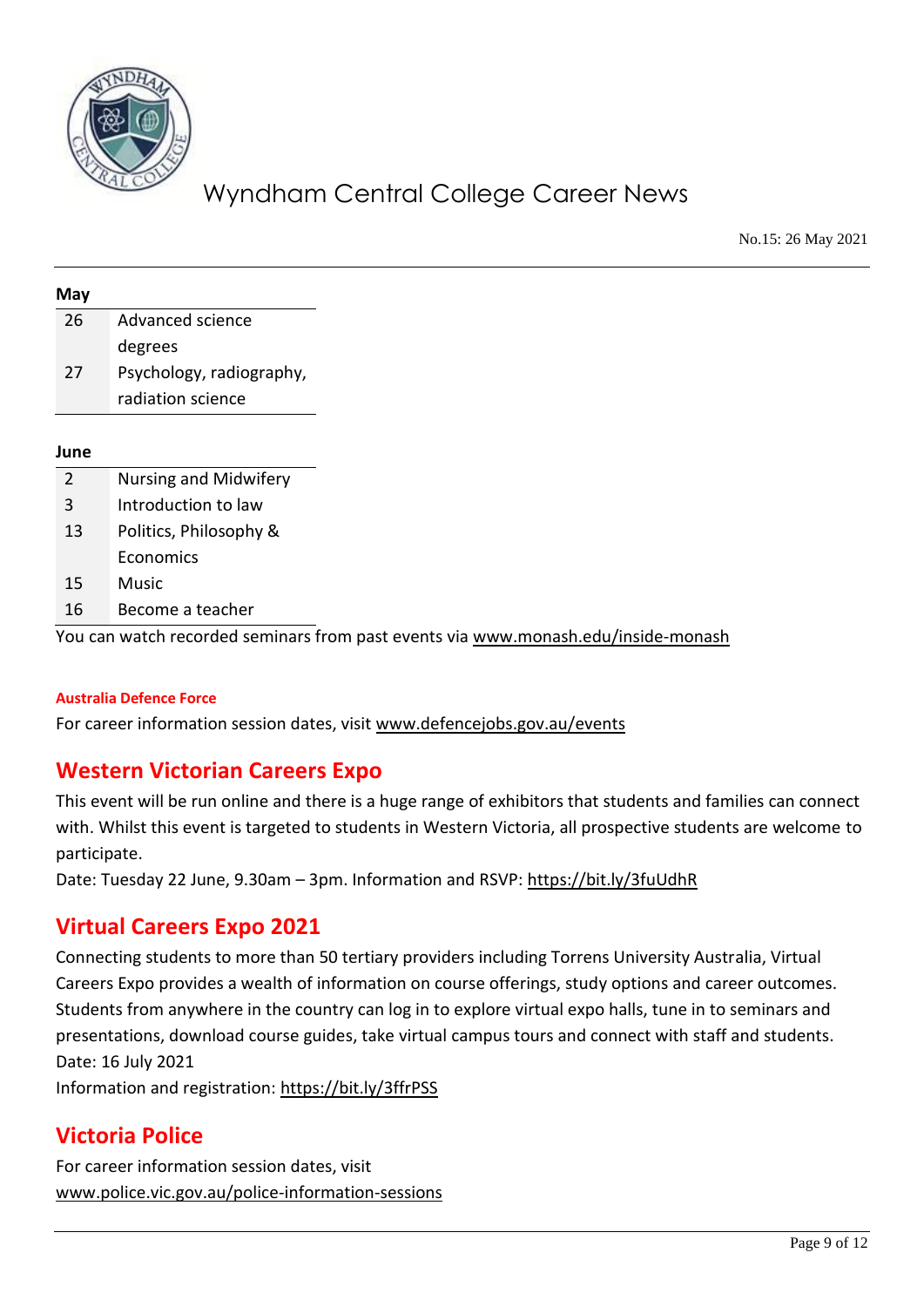

No.15: 26 May 2021

# **Deakin University – Discover Deakin**

Deakin University is hosting the following online seminars for prospective students in May and June. The seminars will showcase courses at the University[, https://bit.ly/2Phjwfa](https://bit.ly/2Phjwfa)

| May            |                                   |  |  |  |  |
|----------------|-----------------------------------|--|--|--|--|
| 26             | Psychology                        |  |  |  |  |
| 27             | <b>Nursing and Midwifery</b>      |  |  |  |  |
| 31             | <b>Exercise and Sport</b>         |  |  |  |  |
|                | Science                           |  |  |  |  |
| June           |                                   |  |  |  |  |
| 1              | Creative Arts & Design            |  |  |  |  |
| $\overline{2}$ | Marketing Psychology &            |  |  |  |  |
|                | Human Resource                    |  |  |  |  |
|                | Management Psychology             |  |  |  |  |
| 3              | Teaching                          |  |  |  |  |
| 7              | <b>Property &amp; Real Estate</b> |  |  |  |  |
| 8              | Commerce & Business               |  |  |  |  |
| 9              | Law                               |  |  |  |  |
| 10             | Sport Management &                |  |  |  |  |
|                | Development                       |  |  |  |  |
| 16             | Architecture &                    |  |  |  |  |
|                | Construction                      |  |  |  |  |
|                | Management                        |  |  |  |  |
| 22             | <b>Information Technology</b>     |  |  |  |  |

# **Victoria University – Undergraduate Webinar Series**

Victoria University is running a series of information evenings for prospective students focussed on courses

#### and study areas **in June.**

- 1 Early Childhood Education 2 Law, Criminology, Legal
	- Studies
- 3 Creative Arts, Screen Media, Animation
- 8 Building Design, Building Surveying, Construction Management,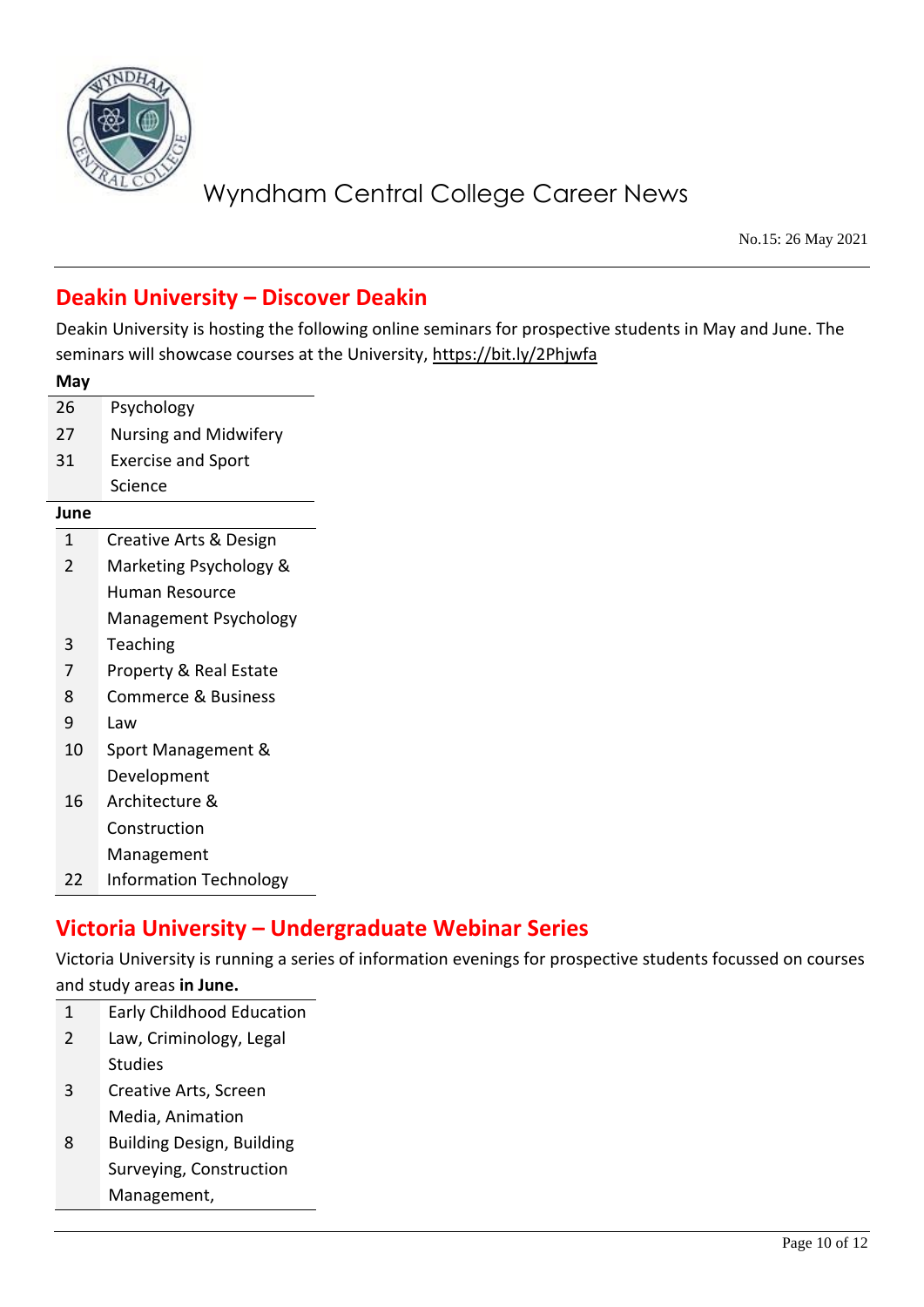

No.15: 26 May 2021

|    | Engineering              |
|----|--------------------------|
| 9  | Science: Biomedical &    |
|    | <b>Health Sciences</b>   |
| 10 | Primary & Secondary      |
|    | Education                |
| 15 | Community Development,   |
|    | Social Work, Youth Work, |
|    | <b>Criminal Justice</b>  |
| 16 | Information Technology,  |
|    | <b>Cyber Security</b>    |
| 17 | Sport, Exercise Science, |
|    | Outdoor Leadership       |
| 22 | <b>Business</b>          |
| 23 | Tourism, Hospitality,    |
|    | <b>Event Management</b>  |
| 24 | Nutrition                |

For information and to register visit<https://study.vu.edu.au/ug-webinar-series>

## **RMIT University – Discover What's Next**

RMIT University is running the following online information sessions for prospective students in May and June.

These are events not to be missed as you will receive up to date information for the 2022 intake and you will have the opportunity to ask questions about courses.

**May**

27 Media

**June**

- 1 Biomedical Sciences
- 3 Engineering
- 8 Flight Training & Aviation
- 10 Trades
- 15 Science
- 17 Health Science
- 22 Information Technology
- 24 Education